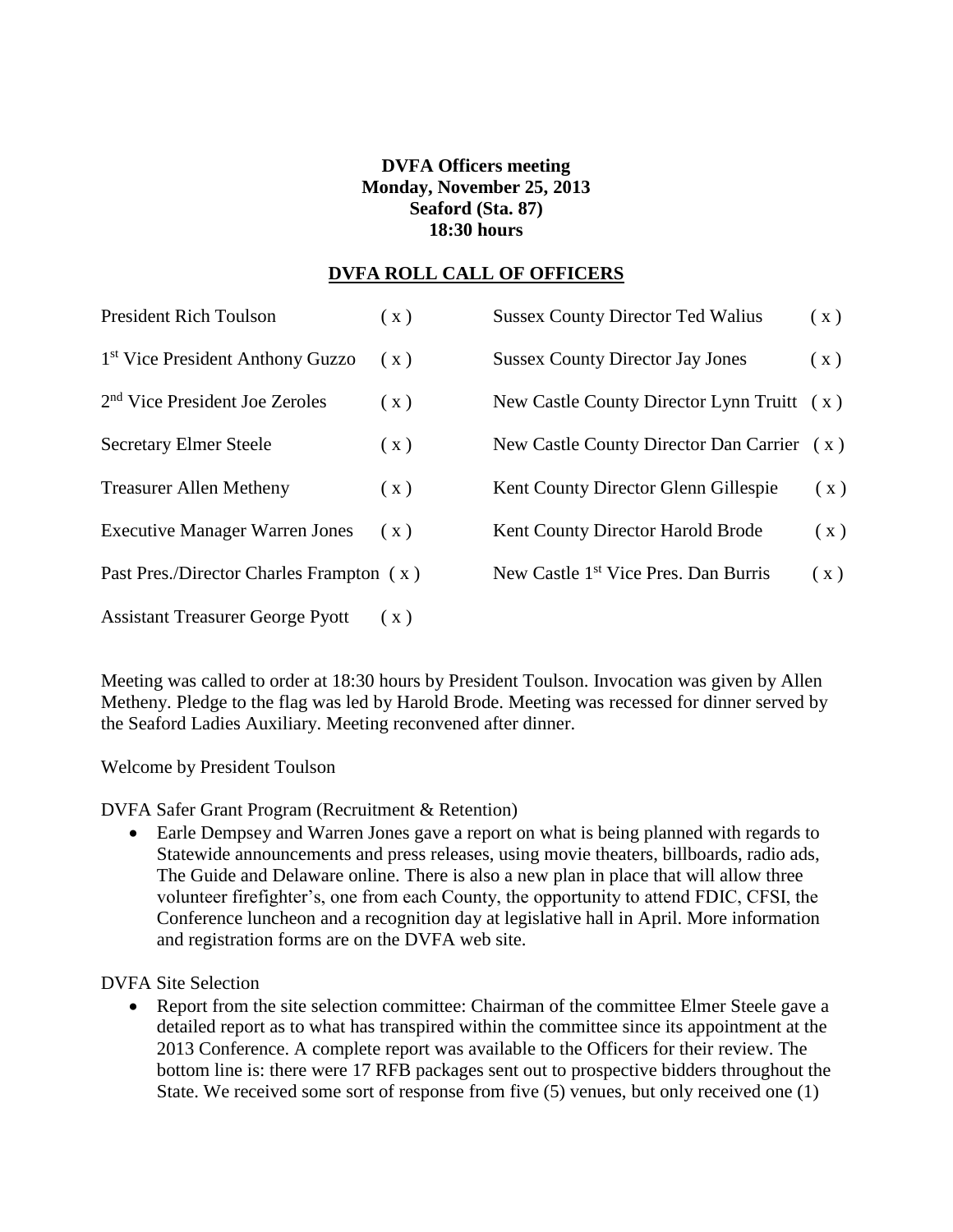actual bid proposal. Do to the length and the size of our Conference we are limited as to where we can go. Most places in the State cannot handle the large numbers that attend or the full week of events to we are accustomed to. After the detailed report it was recommended that the DVFA accept the bid from Dover Downs for the next three (3) years, with the option of an additional two (2) year.

*Motion was made by Treasurer Allen Metheny and seconded by 2nd Vice President Joe Zeroles to accept the recommendation of the site committee and to make the same presentation at the December 8th Executive meeting for a final vote of approval from the member companies. Motion carried*

### NVFC

 Allen Metheny gave a report on their last meeting that was held in late October in Texas. There were 37 States in attendance. He talked about several items that were discussed at the meeting; ID cards for members, firefighter's memorial, website, partners/sponsors and the social media. Their next meeting will be in the fall of 2014 in Mississippi.

# **Greetings from Association President's:**

LADVFA: President Saralee Stevens (Karen Majewski)

• President Stevens requested the use of the office copier to print the basic info that is needed by the ladies during the year. They normally print about 125 copies for their meetings and about the same for the conference. The ladies offered to compensate the DVFA for some of the cost associated with this request. After some discussion, a motion was made by Director Harold Brode and seconded by Director Dan Carrier to allow the ladies the use of the office copier for their necessary printing. Motion carried

DSFCA: President Joe Morris (Stephen Maichle)

Absent

DSFPA: President John Hall (Charles Morgan)

• Absent

DSEMSA: President Sean Humphreys (Matt DeMarco)

• Absent

### **Officer Reports:**

President Rich Toulson:

- Thanked everyone that helped with getting the information for the EMS Task Force.
- Talked about the surplus equipment presentation that was held at the DSFS.
- The Officers have requested a meeting with the Governor's office. No set date yet.
- Advised everyone that there is a conference call system available, if anyone needs it.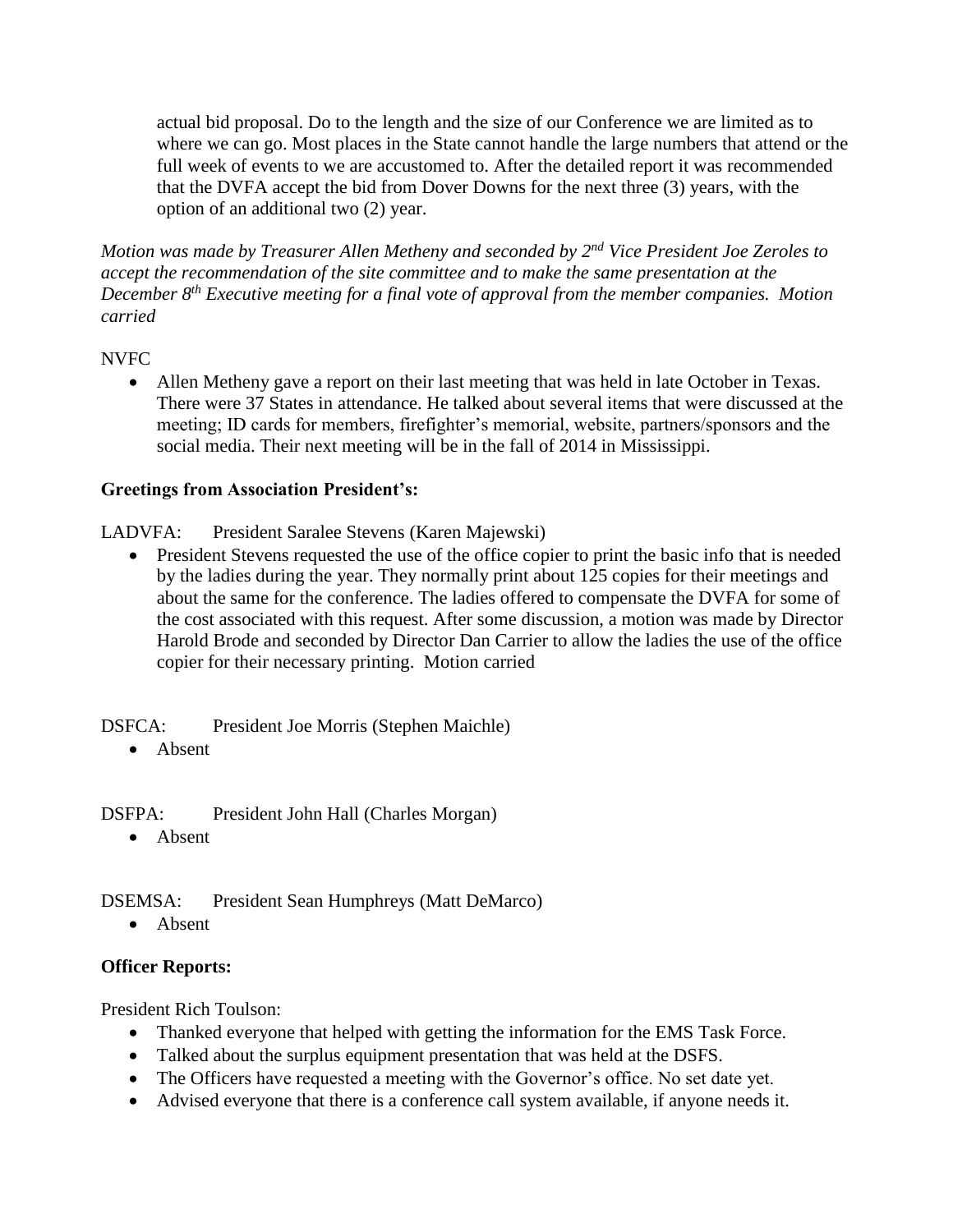1 st Vice President Anthony Guzzo:

• Thanked the site selection committee for their work.

2 nd Vice President Joe Zeroles:

- Thanked the DVFA for the flowers and cards that were received by his wife.
- Thanked the site selection committee for their work.

Secretary Elmer Steele:

- Thanked everyone that helped with the site selection.
- Final report will be made at the December  $8<sup>th</sup>$  Executive meeting.

Treasurer Allen Metheny:

 Finances are pretty good. Have one (1) Associate member that has not paid their dues. Wilmington Air National Guard.

Conference Chairman John Stevenson:

 John stated that there will be a meeting of the 2014 conference committees on January 20, 2014 at Cheswold (Sta. 43) at 7:00 PM

DVFA Foundation Steve Austin:

• Absent

Fire Commission Chairman Dave Roberts:

Absent

Mutual Relief Chairman Ken Ryder:

• Absent

Executive Manager Warren Jones:

- Talked about the EMS Task Force. Still working on the numbers with hopes of getting some funding in the future.
- Working with Lewes, Rehoboth and Roxana fire companies for AFG grants.
- Discussed the replacement of 800 mhz radios (portables & mobiles). There will be a match of \$200 to \$400 per radio based on a \$4,000 radio.
- Chestnut Grove Road going to the DSFS is closed due to a bridge replacement. Follow the detour signs when you come to the Executive meeting.
- Reported on the accident that occurred with the DVFA car. Waiting on the insurance company to see where we go with getting it fixed or replaced. Using a rental car for now.